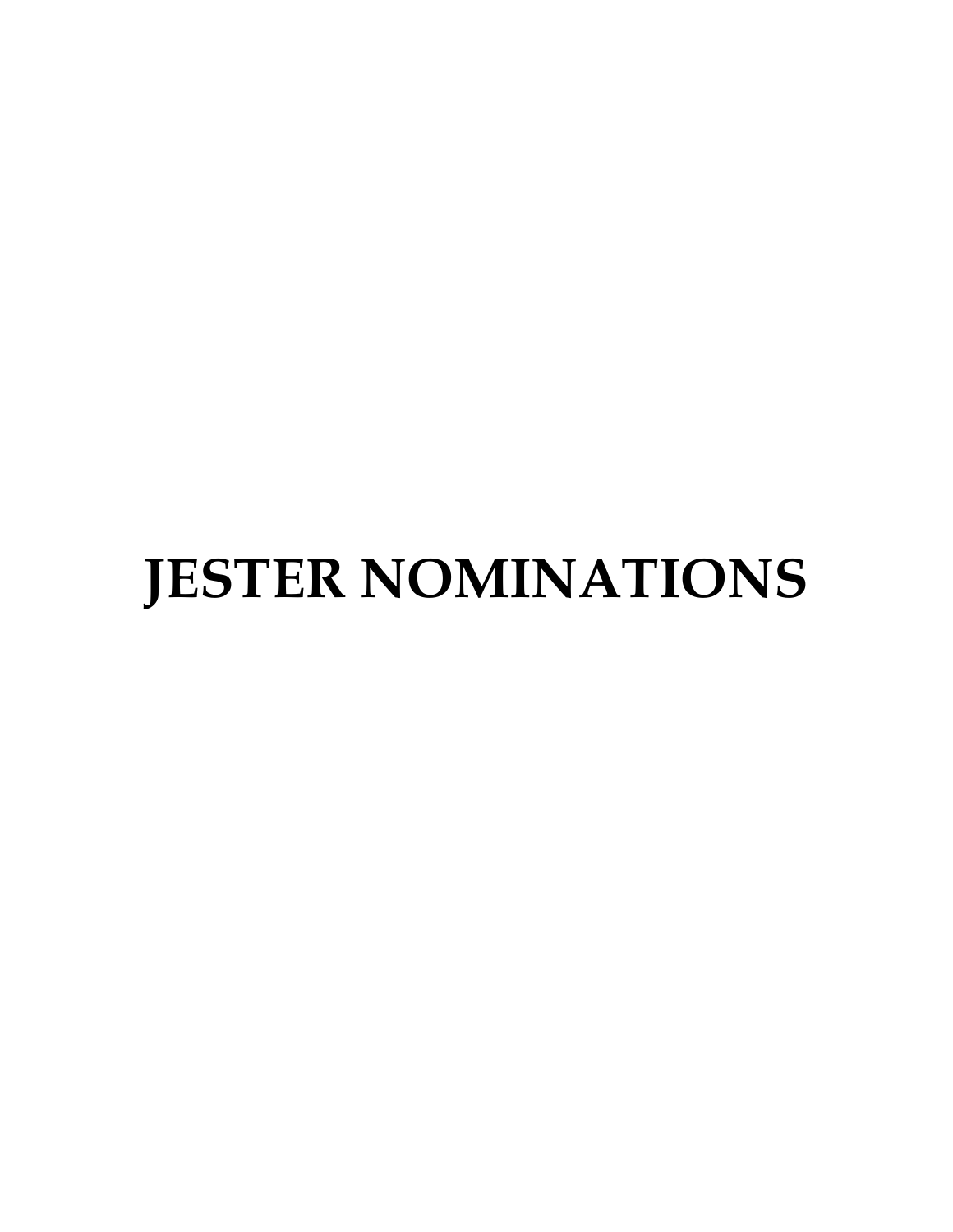# OUTSTANDING PRODUCTION

| <b>Andover High School</b>             | <b>Seussical</b>                             |
|----------------------------------------|----------------------------------------------|
| Emporia High School                    | The Drowsy Chaperone                         |
| <b>Garden City High School</b>         | Joseph and the Amazing Technicolor Dreamcoat |
| <b>Hays High School</b>                | Urinetown                                    |
| Independence High School               | Nice Work If You Can Get It                  |
| <b>McPherson High School</b>           | <b>Fiddler on the Roof</b>                   |
| <b>Southeast of Saline High School</b> | <b>Seussical</b>                             |
| <b>Sunrise Christian Academy</b>       | Disney's Mary Poppins                        |
| <b>Trinity Academy</b>                 | Oklahoma!                                    |
| Wichita East High School               | Mamma Mia!                                   |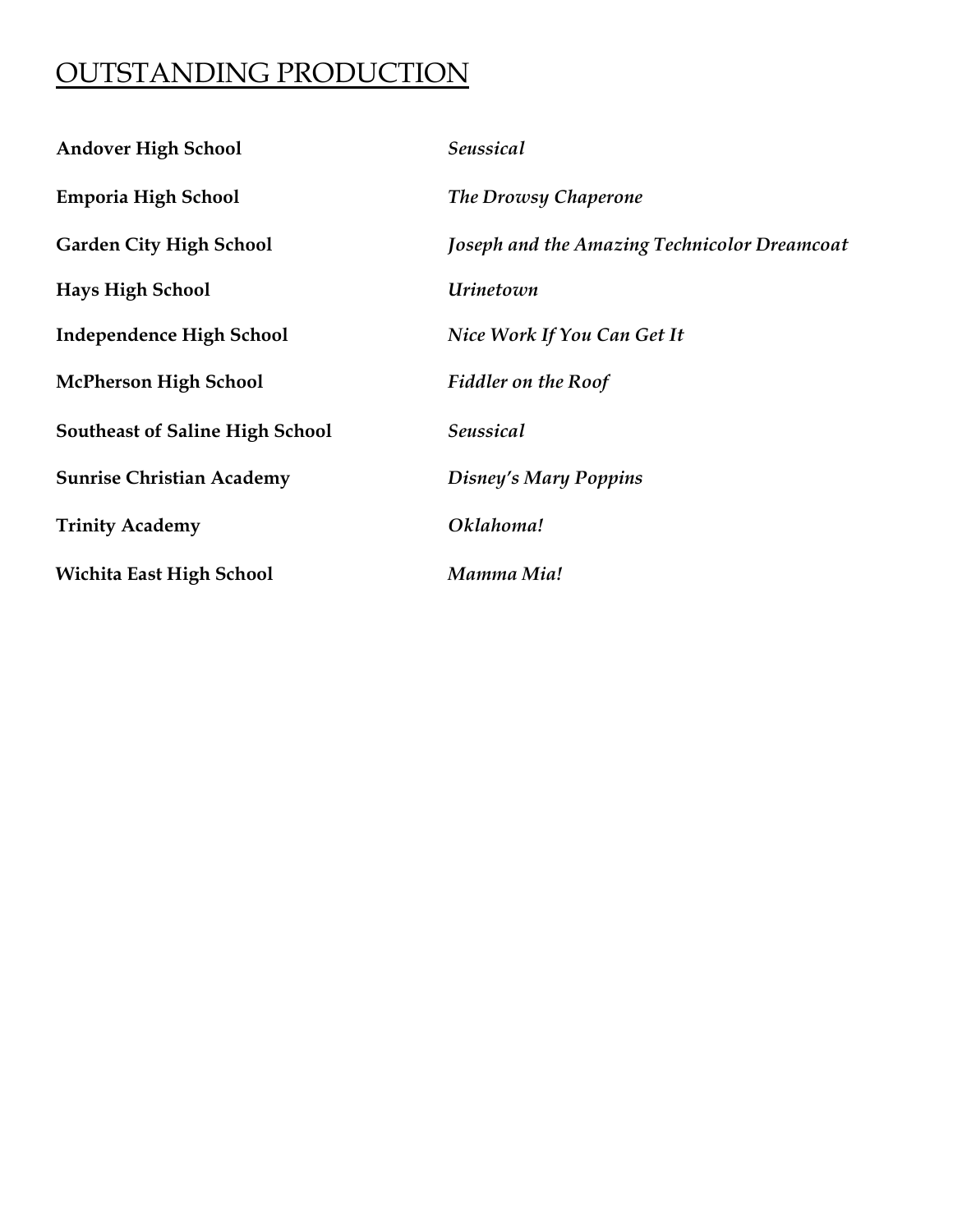# DIRECTION OF A SHOW

| <b>Sarah Koehn</b>                        |                           |
|-------------------------------------------|---------------------------|
| Seussical                                 | Andover High School       |
| <b>Kacie Hastings</b>                     |                           |
| The Drowsy Chaperone                      | Emporia High School       |
| <b>Alice Hilt</b>                         |                           |
| JosephDreamcoat                           | Garden City High School   |
| <b>Elizabeth Bennin</b>                   |                           |
| Nice Work If You Can Get It               | Independence High School  |
| <b>Nicholas Griggs &amp; Greg McGlynn</b> |                           |
| Fiddler on the Roof                       | McPherson High School     |
| <b>Arica Malone</b>                       |                           |
| Sister Act                                | Pratt High School         |
| <b>Eric Lundstrom</b>                     |                           |
| Matilda                                   | Smoky Valley High School  |
| Abby Hannaford                            |                           |
| Disney's Mary Poppins                     | Sunrise Christian Academy |
| Amy Shelden                               |                           |
| Oklahoma!                                 | <b>Trinity Academy</b>    |
| <b>Derrick Gronewold</b>                  |                           |
| Mamma Mia!                                | Wichita East High School  |
|                                           |                           |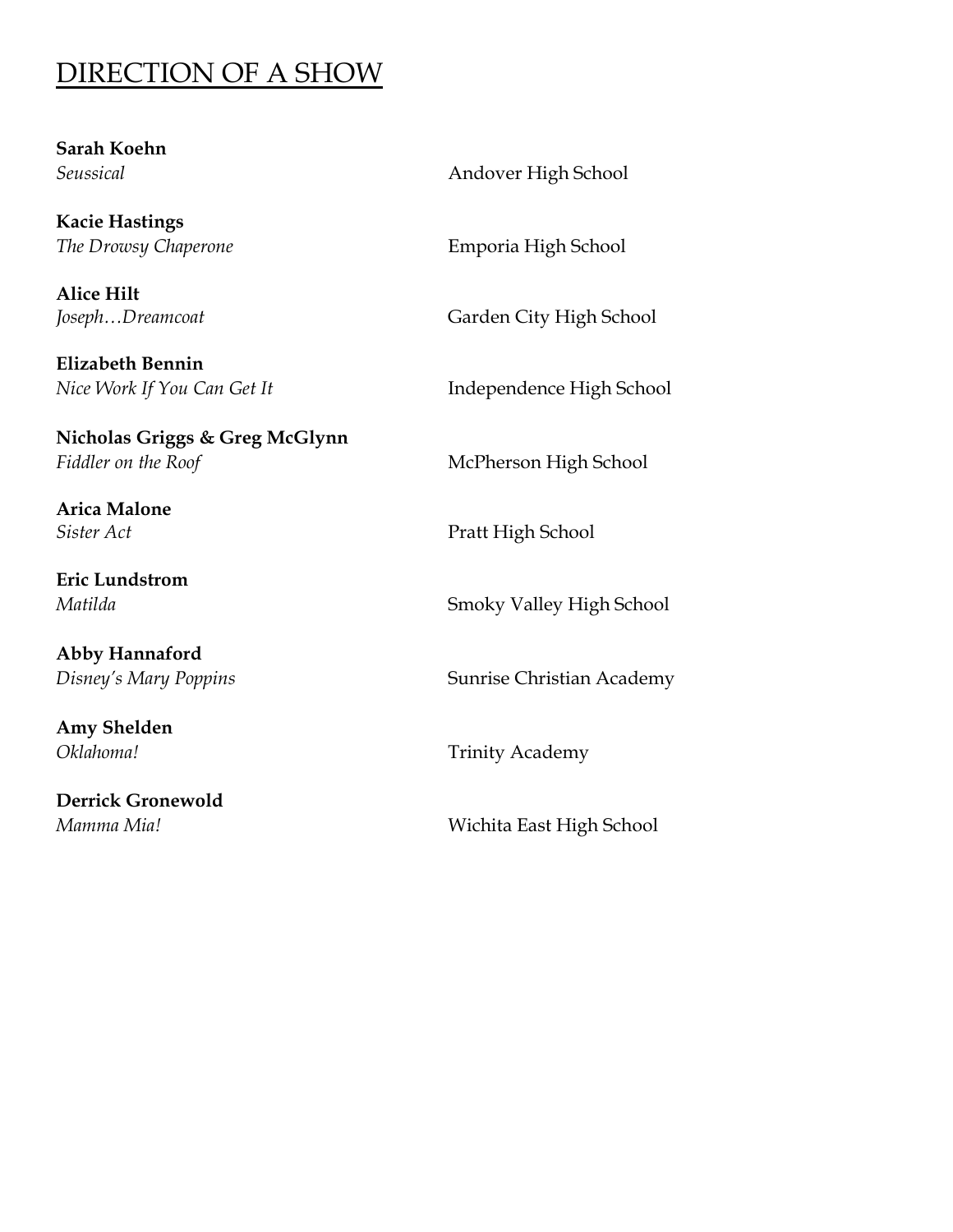## LEADING PERFORMER IN A FEMALE PRESENTING ROLE

**Addison Hurtig** (Donna)

**Abby Holgen** (Ariel)

**Alyssa Linhardt** (Gertrude) *Seussical* Andover High School

**Laura Baldwin** (Man in Chair) **The Drowsy Chaperone Emporia High School** 

**Allie Snyder** (Ariel)

**Devlyn Jochum** (Hope Cladwell) *Urinetown* Hays High School

**Daphne Brown** (Anya)

**Harper Johnston** (Anya)

**Madelyn Seiler** (Fiona)

**Cami Abraham** (Donna)

*Mamma Mia!* Andale High School *Disney's The Little Mermaid* Andover Central High School *Disney's The Little Mermaid* **Goddard High School** *Anastasia* Junction City High School *Anastasia* Salina Central High School *Shrek the Musical* Thomas More Prep-Marian *Mamma Mia!* Wichita East High School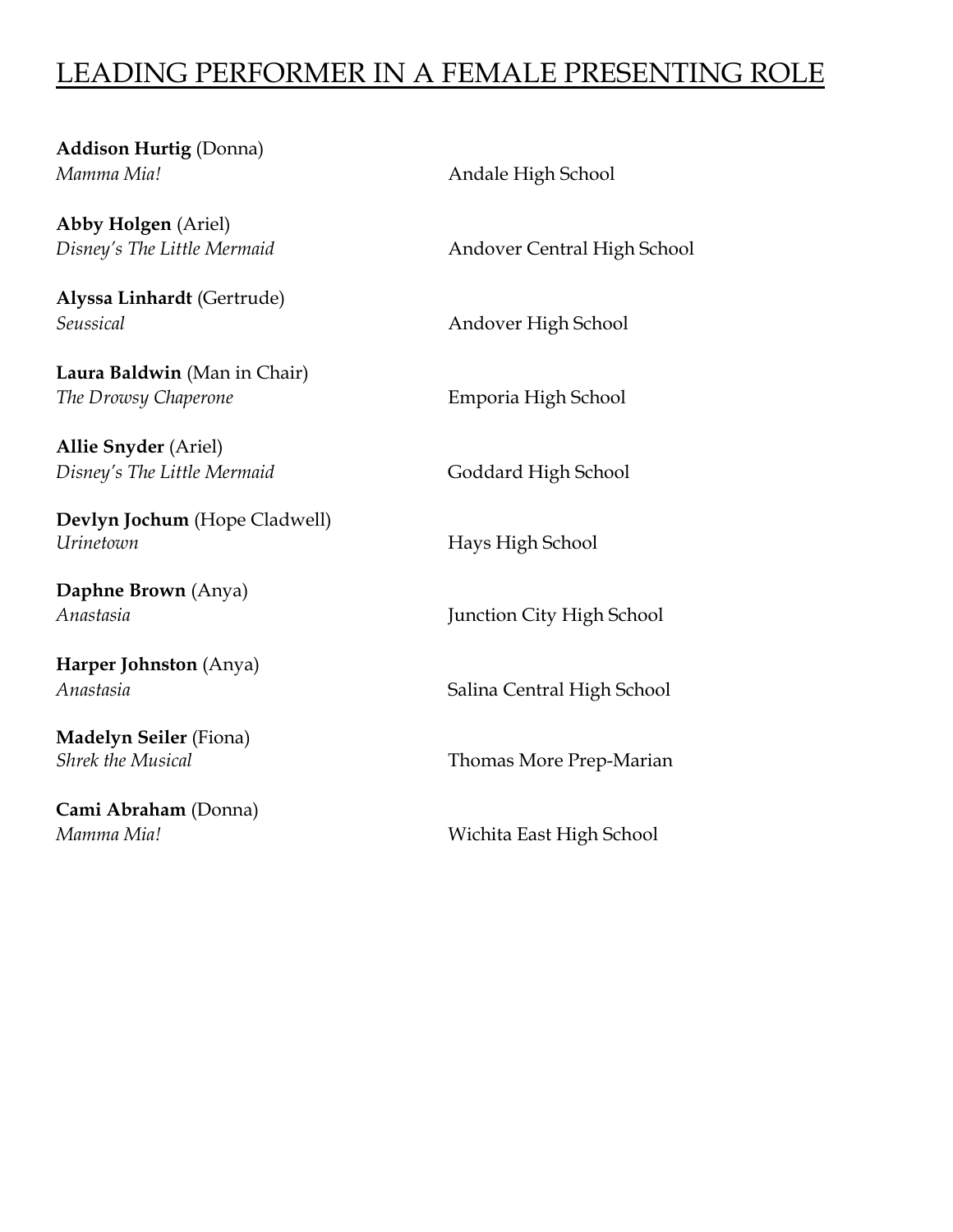## LEADING PERFORMER IN A MALE PRESENTING ROLE

**Noah Jittawait** (Cat in the Hat) *Seussical* Andover High School **Carson Brooksher** (Bobby Strong) *Urinetown* Hays High School **Cody Kippenberger** (Jimmy Winter) *Nice Work If You Can Get It* **Independence High School Caden Cauthon** (Jesus) *Godspell* Mazie High School **Pierce Hamma** (Tevye) *Fiddler on the Roof* McPherson High School **Blaise Alderson** (Horton) **Seussical** Seussical Southeast of Saline High School **Josiah Watney** (Dick) *Dames at Sea* Sterling High School **Dan McVay** (Curly) *Oklahoma!* Trinity Academy **Ryder Walsh** (Emmett) *Legally Blonde* Wichita Collegiate School **Mikail Sadiq** (Clyde) *Bonnie and Clyde* Wichita Northeast Magnet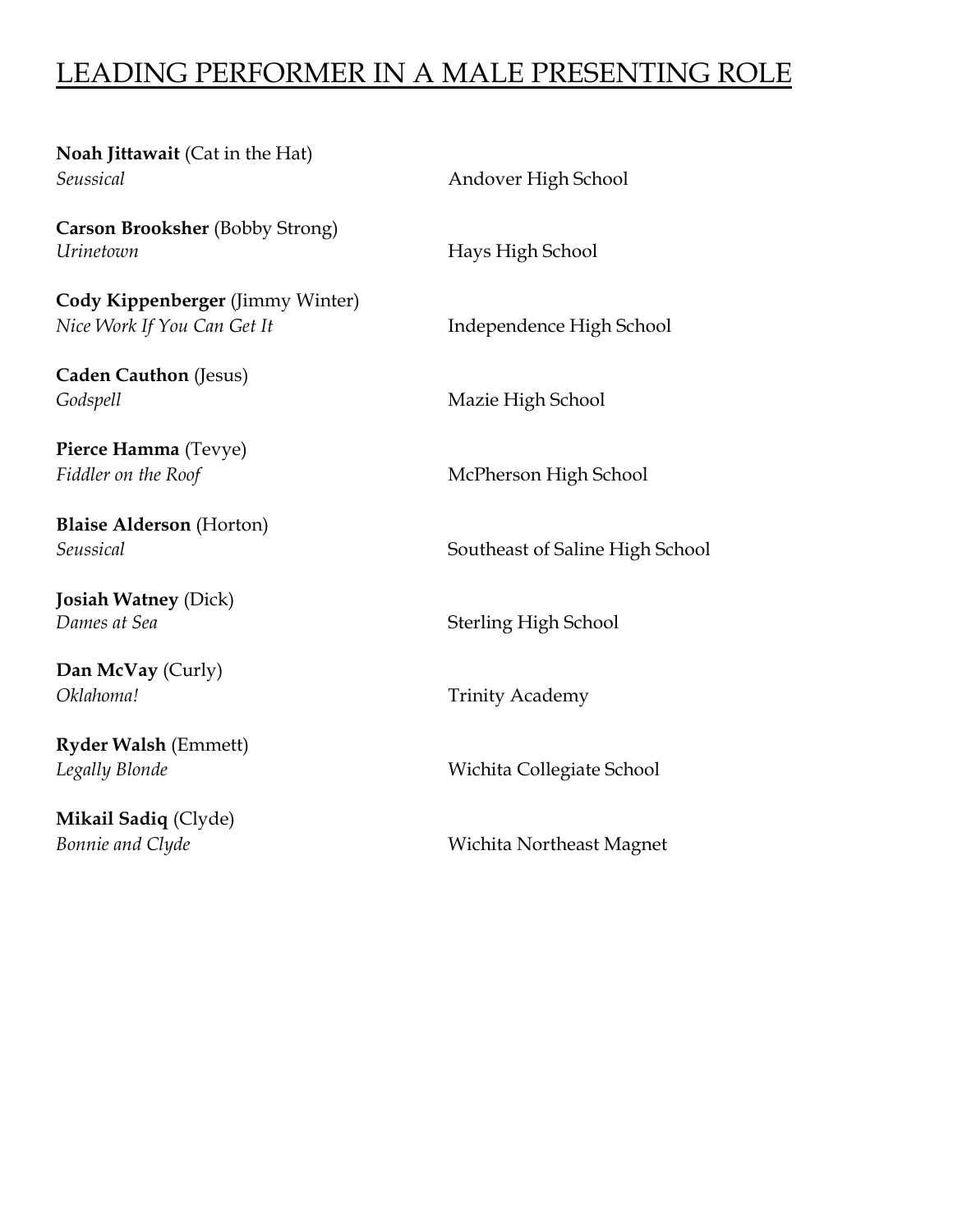## SUPPORTING PERFORMER IN A FEMALE PRESENTING ROLE

| <b>Maren Meneley (Torrey)</b>               |                             |
|---------------------------------------------|-----------------------------|
| Freaky Friday                               | Abilene High School         |
| Liesel Dewalt (Ursula)                      |                             |
| Disney's The Little Mermaid                 | Andover Central High School |
| <b>Madison Palmer</b> (Miss Hannigan)       |                             |
| Annie                                       | Eisenhower High School      |
| <b>Shirley Lee</b> (Penelope Pennywise)     |                             |
| Urinetown                                   | Hays High School            |
| Kiara Islam (Eileen Evergreen)              |                             |
| Nice Work If You Can Get It                 | Independence High School    |
| <b>Jadyn Thompson</b> (Sister Mary Roberts) |                             |
| Sister Act                                  | Pratt High School           |
| <b>Emma Kelly (Lily)</b>                    |                             |
| Anastasia                                   | Salina Central High School  |
| Patience Wagner (Shulie)                    |                             |
| Schoolhouse Rock                            | Topeka High School West     |
| <b>Molly Peterson</b> (Dowager Empress)     |                             |
| Anastasia                                   | Washburn Rural High School  |
| <b>Olivia Prue</b> (Sophie)                 |                             |
| Mamma Mia!                                  | Wichita East High School    |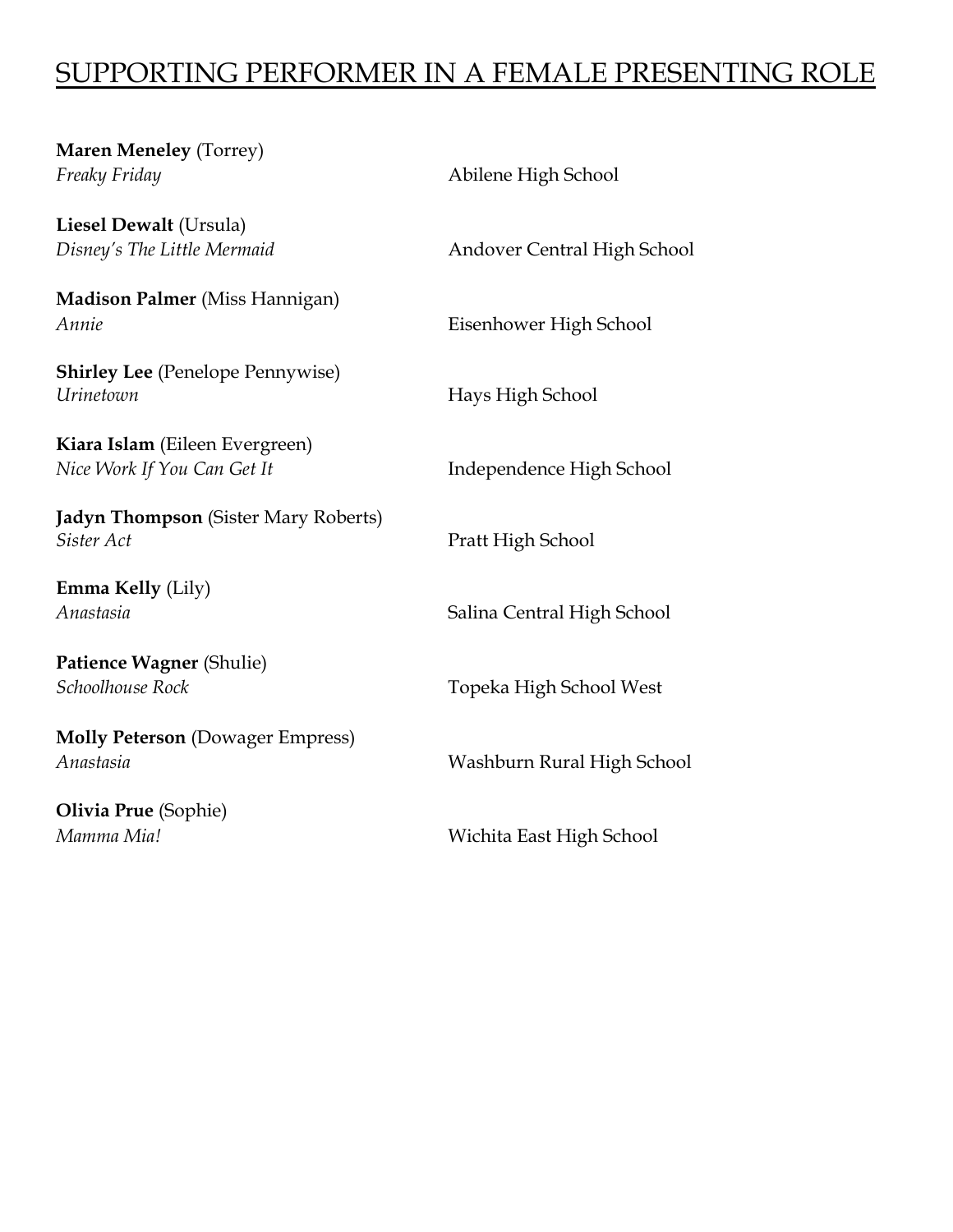# SUPPORTING PERFORMER IN A MALE PRESENTING ROLE

| <b>Gage Patty (Sebastian)</b>            |                                   |
|------------------------------------------|-----------------------------------|
| Disney's The Little Mermaid              | Andover Central High School       |
| Logan Rosales (Uncle Fester)             |                                   |
| The Addams Family                        | <b>Bishop Carroll High School</b> |
| <b>Orion Turner</b> (Robert Martin)      |                                   |
| The Drowsy Chaperone                     | Emporia High School               |
| <b>Bryant Detvongsa (Simeon)</b>         |                                   |
| JosephDreamcoat                          | Garden City High School           |
| <b>Seth Tripp</b> (Caldwell B. Cladwell) |                                   |
| Urinetown                                | Hays High School                  |
| <b>Jackson Horning (Cookie McGee)</b>    |                                   |
| Nice Work If You Can Get It              | Independence High School          |
| Warren Swedberg (Judas/John the Baptist) |                                   |
| Godspell                                 | Maize High School                 |
| Xavier Billings (Motel)                  |                                   |
| Fiddler on the Roof                      | McPherson High School             |
| Evan Dickson (Pinocchio)                 |                                   |
| <b>Shrek the Musical</b>                 | Salina South High School          |
| Rowan Kelpin (Sebastian)                 |                                   |
| Disney's The Little Mermaid              | Seaman High School                |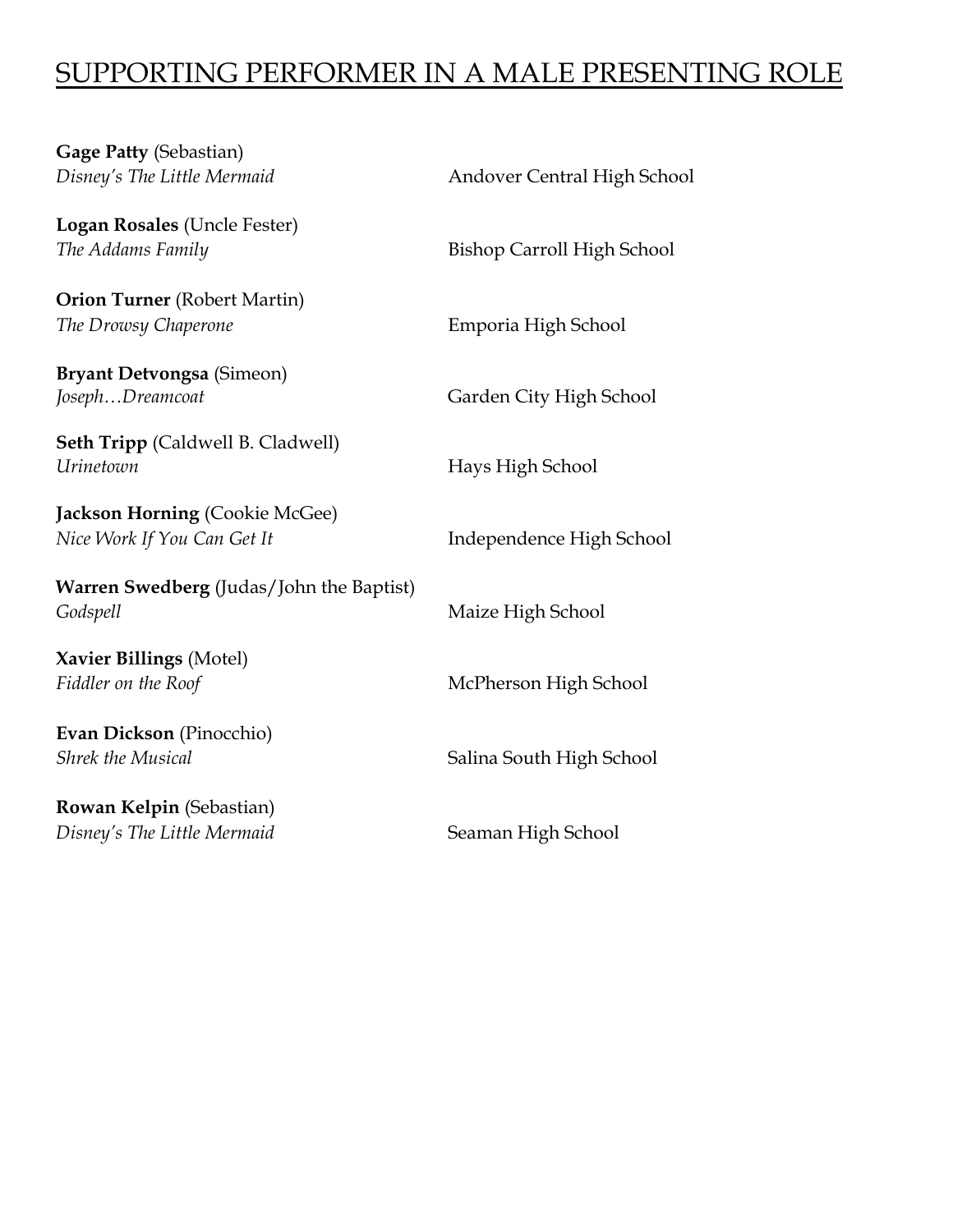#### CAMEO PERFORMER

**Lance Bode** (Chef Louis)

**Collin Marr** (Kyle, the UPS Guy) Legally Blonde **Arkansas City High School** 

**Drew Merrell** (Bert Healy) *Annie* Eisenhower High School

**Razel Quintero** (Pharoah) *Joseph...Dreamcoat* Garden City High School

**McKenna Brown** (Snow) **The Wizard of Oz** Newton High School

**Kirsten Lamia** (Dragon)

**Ayden Smith** (Patchy the Pirate) *The Spongebob Musical* Topeka High School

**Christopher Henry** (Kyle, the UPS Guy) *Legally Blonde* Wichita Collegiate School

**Kara Reida** (Young Bonnie) *Bonnie and Clyde* Wichita Northeast Magnet

*Disney's The Little Mermaid* Andover Central High School

**Shrek the Musical** Shrek the Musical Salina South High School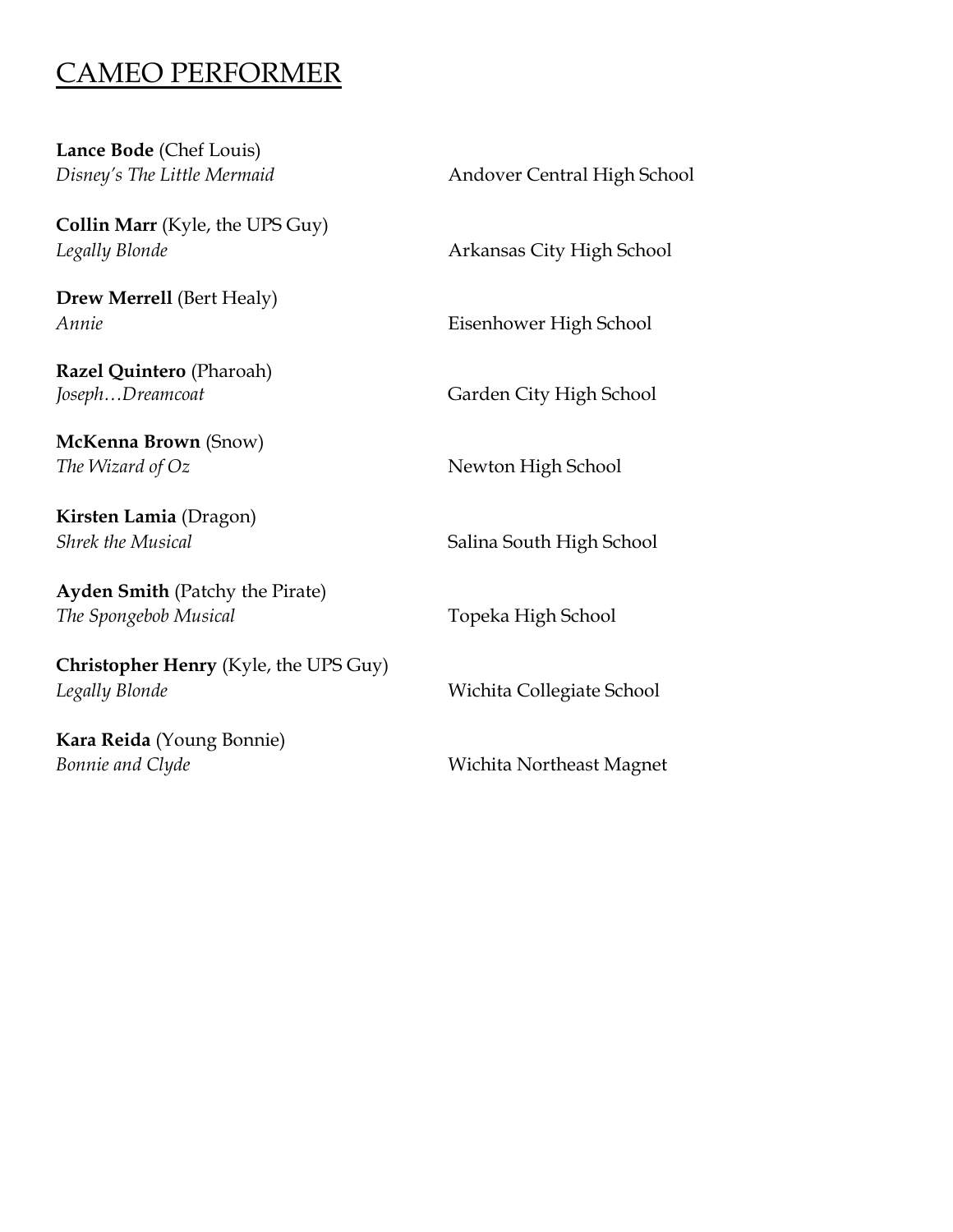## PRE-HIGH SCHOOL PERFORMER

**Julia Brouillete** (Flounder)

**Keegan Wilson** (Jojo)

**Skye Neisler** (Annie)

**Shiloh Brown** (Young Anya) *Anastasia* Junction City High School

**Bren Kappelmann** (Winthropp) **The Music Man Liberal High School** 

**Larkin French** (Young Fiona) **Shrek the Musical** Shrek the Musical School Salina South High School

**Olivia Swenson** (Jojo)

**Cyleigh Lindsted** (Jane Banks) *Disney's Mary Poppins* Sunrise Christian Academy

**Tereah Widman** (Young Anya) *Anastasia* Washburn Rural High School

*Disney's The Little Mermaid* Andover Central High School

*Seussical* Andover High School

*Annie* Classical School of Wichita

**Seussical** Seussical Southeast of Saline High School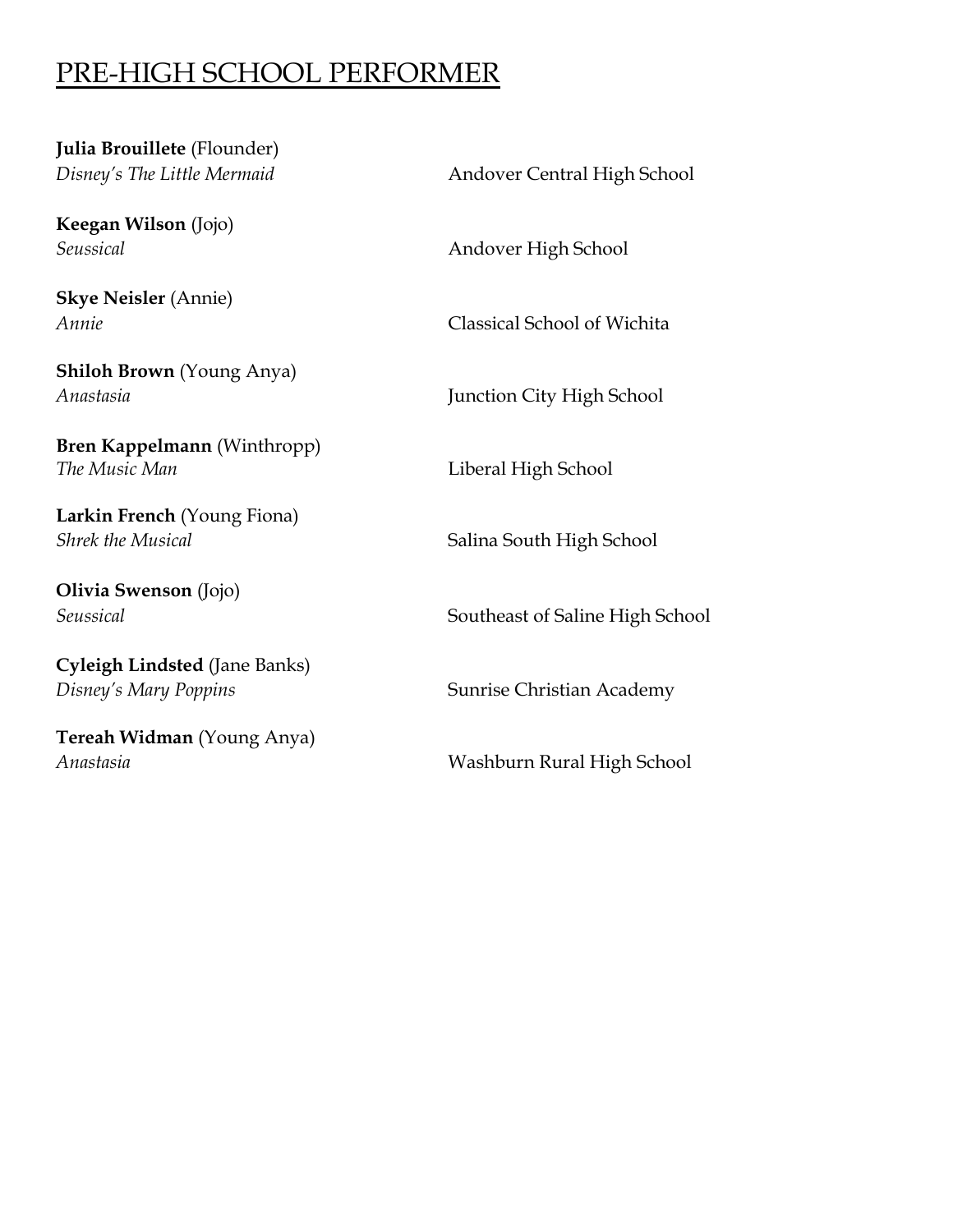#### SMALL ENSEMBLE

**The Mersisters** 

**The Mersisters** *Disney's The Little Mermaid* **Goddard High School** 

**Babkak, Omar, and Kassim** *Disney's Aladdin Jr.* **Hugoton High School** 

**The Electric Skaters**

**Get'cha Head in the Game Ensemble** *Disney's High School Musical* Maize South High School

**The Crows**

**Ladybug, Grasshopper, Spider, Earthworm, and Centipede** *James and the Giant Peach* Peabody-Burns High School

**TJ, Joey, and Pablo Sister Act** Pratt High School

**The Mersisters** *Disney's The Little Mermaid* Seaman High School

**Sharpettes** *Disney's High School Musical 2* Trinity Catholic High School

*Disney's The Little Mermaid* Andover Central High School

*The Spongebob Musical* Labette County High School

*The Wizard of Oz* Newton High School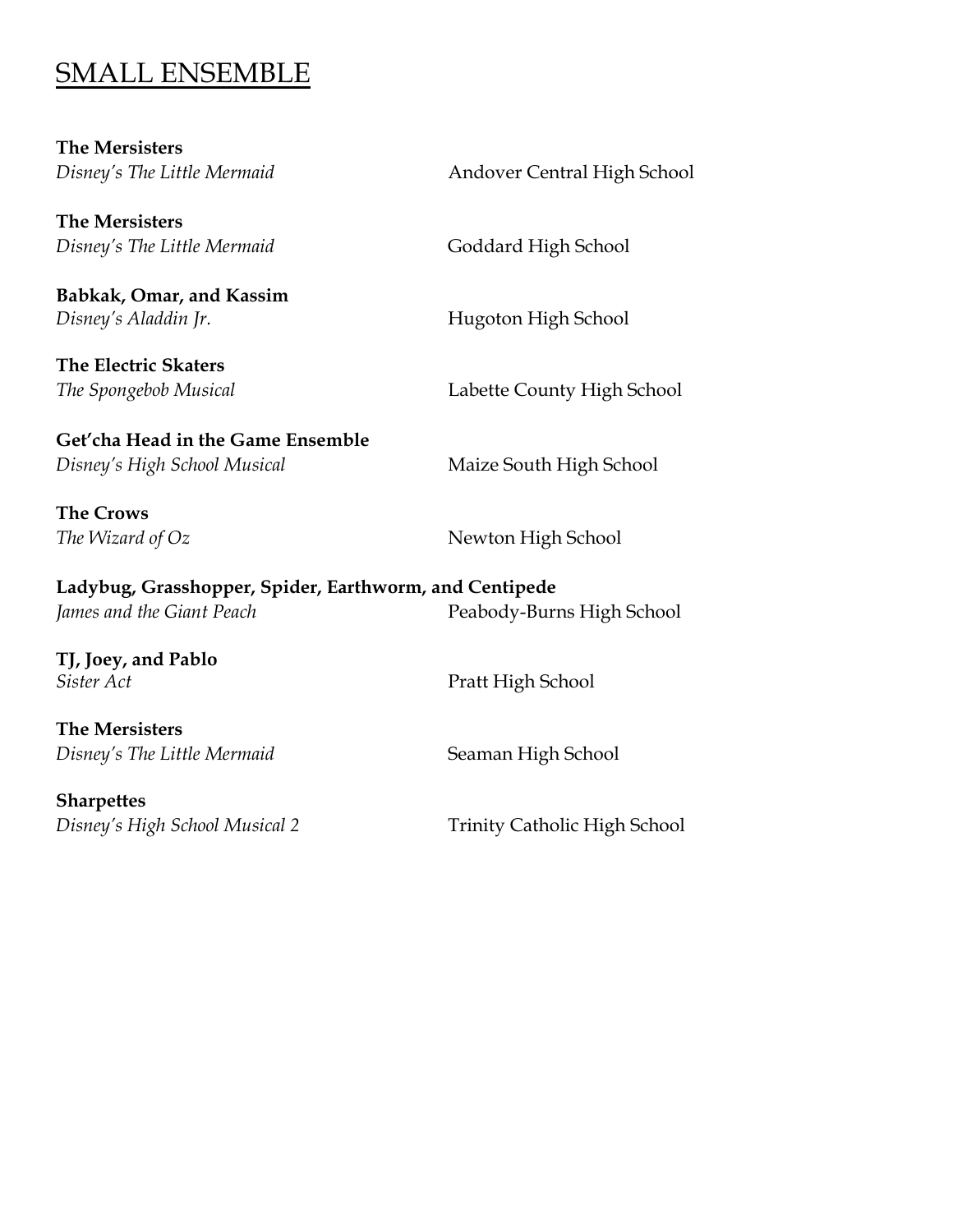## ENSEMBLE/CHORUS

| <b>Andale High School</b>         | Mamma Mia!                                   |
|-----------------------------------|----------------------------------------------|
| <b>Emporia High School</b>        | The Drowsy Chaperone                         |
| <b>Garden City High School</b>    | Joseph and the Amazing Technicolor Dreamcoat |
| <b>Hays High School</b>           | Urinetown                                    |
| <b>Independence High School</b>   | Nice Work If You Can Get It                  |
| <b>Labette County High School</b> | The Spongebob Musical                        |
| <b>Maize High School</b>          | Godspell                                     |
| <b>McPherson High School</b>      | <b>Fiddler on the Roof</b>                   |
| <b>Sunrise Christian Academy</b>  | <b>Disney's Mary Poppins</b>                 |
| <b>Trinity Academy</b>            | Oklahoma!                                    |
|                                   |                                              |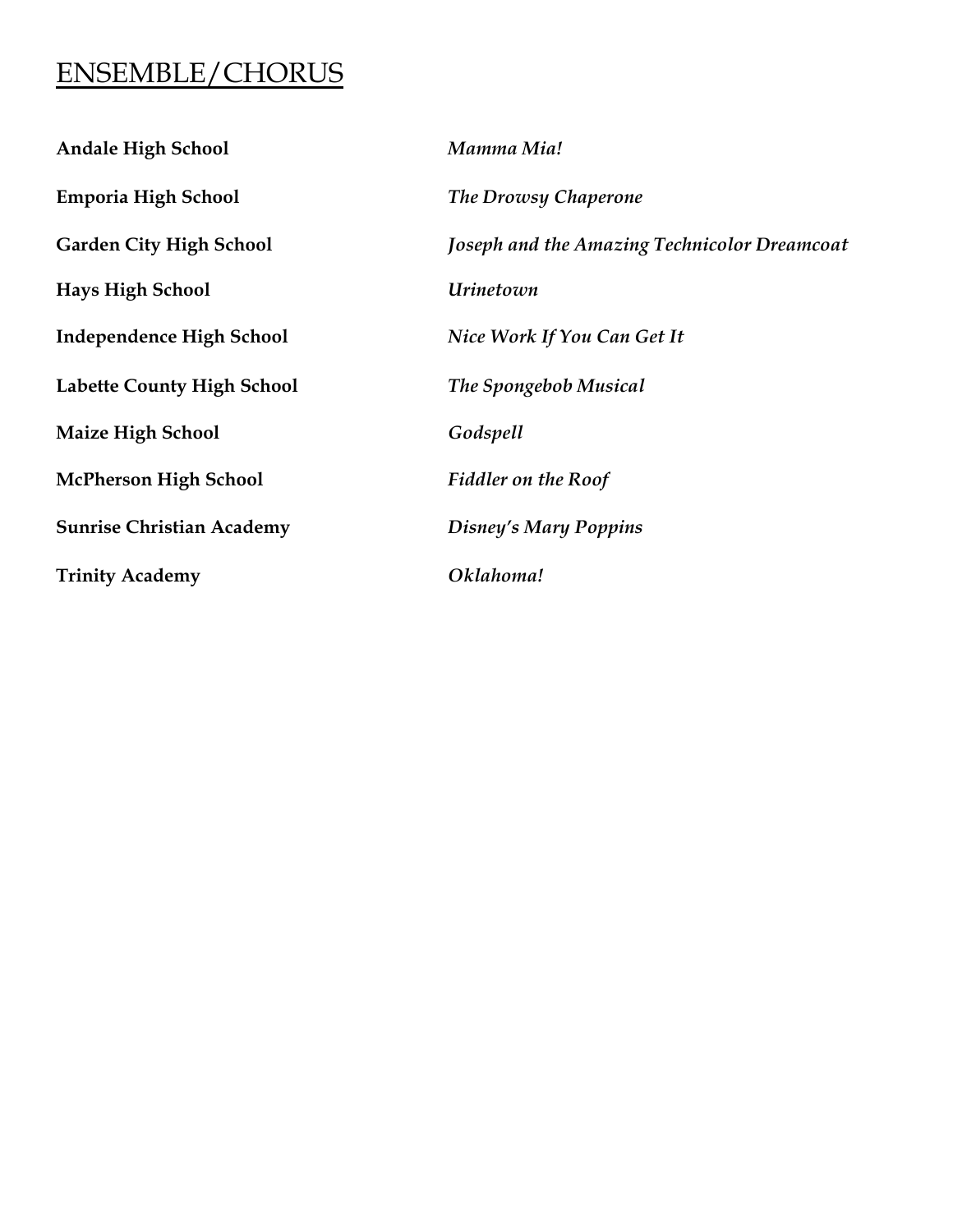#### PRODUCTION NUMBER

**We Are the Champions** *We Will Rock You: School Edition* Augusta High School

**Toledo Surprise The Drowsy Chaperone Emporia High School** 

**Song of the King**

**We're Not Sorry**

**Fascinating Rhythm**

**Paris Holds the Key**

**Light of the World** 

**Tradition**

**Paris Holds the Key**

**Voulez Vous** 

Joseph...Dreamcoat Garden City High School

*Urinetown* Hays High School

*Nice Work If You Can Get It* **Independence High School** 

*Anastasia* Junction City High School

*Godspell* Maize High School

Fiddler on the Roof **McPherson High School** 

*Anastasia* Salina Central High School

*Mamma Mia!* Wichita East High School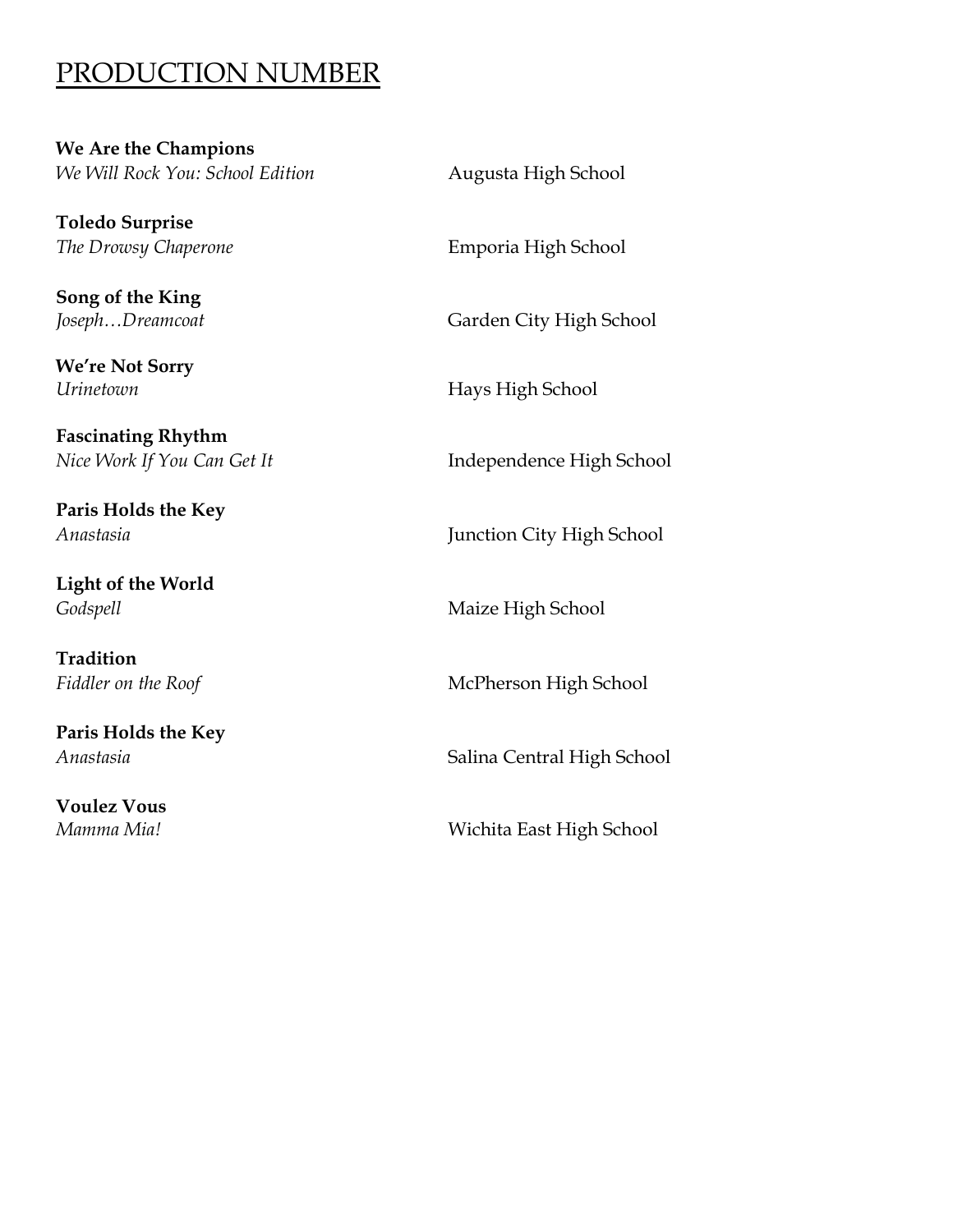#### ORCHESTRA DIRECTION

**Brian Kirk**

**Benjamin Reilly** 

**Jordan Brown**

**Curtis Wedel**

**Nicholas Griggs**

**Lindsay Modin**

**Cindy Anthony**

**Melissa Lambotte**

**Steph Nusbaum**

*Disney's The Little Mermaid* Andover Central High School *The Addams Family* **Bishop Carroll High School** *Annie* Eisenhower High School Joseph...Dreamcoat Garden City High School Fiddler on the Roof **McPherson High School** *Anastasia* Salina Central High School **Dames at Sea** Sterling High School *Anastasia* Washburn Rural High School *Bonnie and Clyde* Wichita Northeast Magnet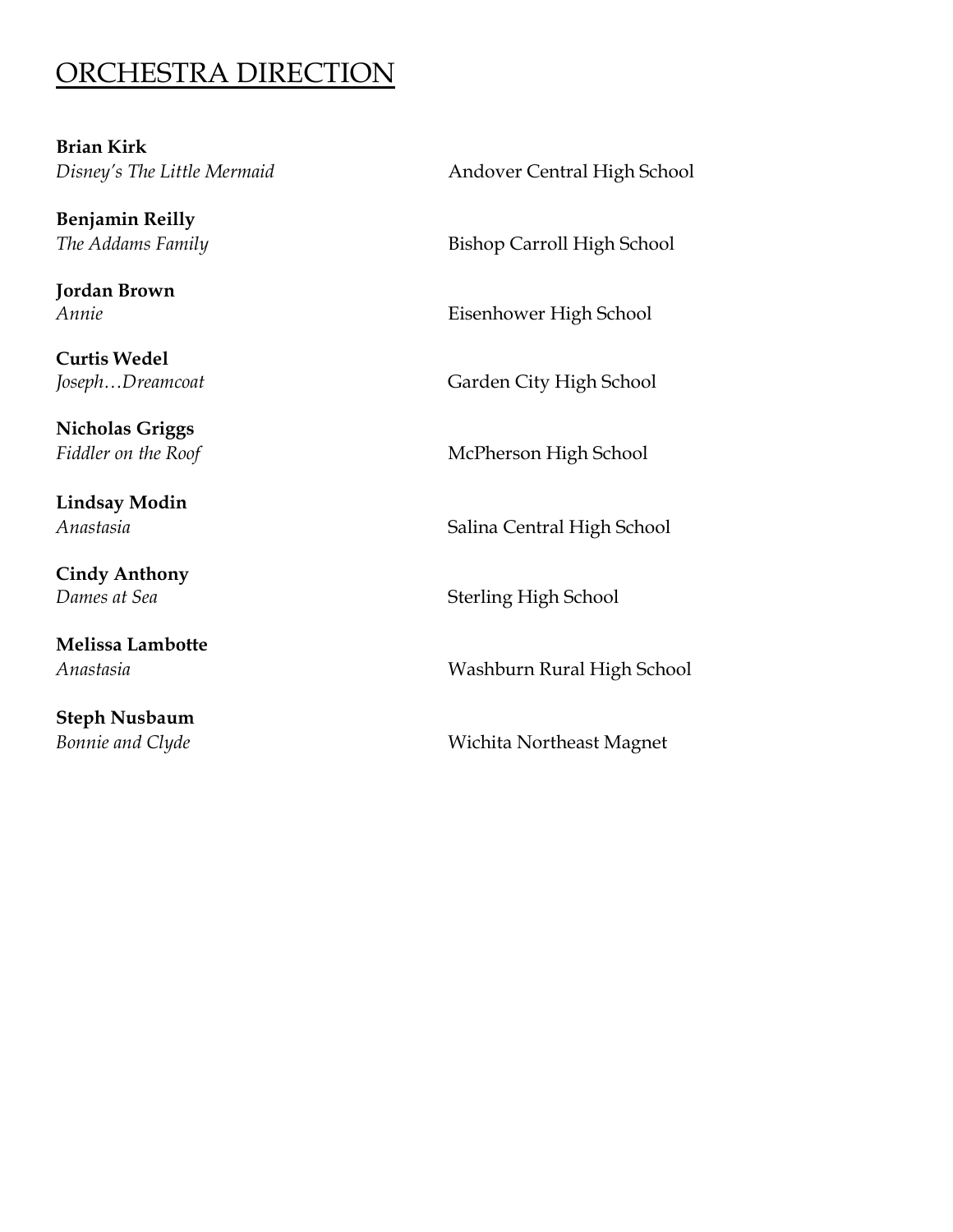## VOCAL MUSIC DIRECTION

**Aaron Weatherbie**

**Sarah Bays** 

**Abigail Martinez**

**Alex Underwood**

**Sherri Allen** *Nice Work If You Can Get It* **Independence High School** 

**Doris Prater**

**Nicholas Griggs**

**Keri Boley**

**Michelle Henderson** *Oklahoma!* Trinity Academy

**Jenny Potochnik**

*Seussical* Andover High School

**The Drowsy Chaperone** Emporia High School

*Joseph...Dreamcoat* Garden City High School

*Urinetown* Hays High School

*Godspell* Maize High School

Fiddler on the Roof **McPherson High School** 

**Seussical** Southeast of Saline High School

*Mamma Mia!* Wichita East High School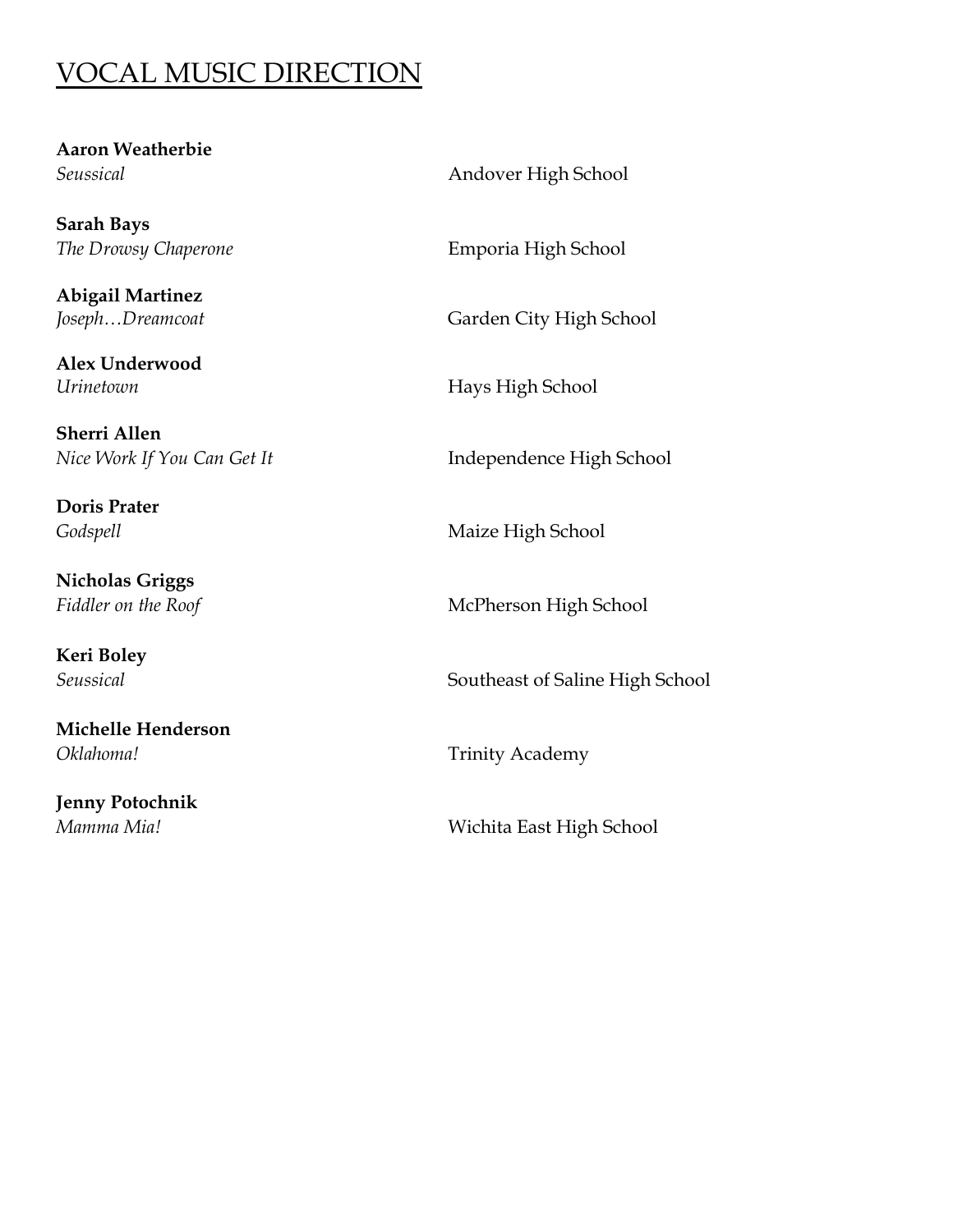# CHOREOGRAPHY/STAGING

| Joshua Hall                                    |                           |
|------------------------------------------------|---------------------------|
| Mamma Mia!                                     | Andale High School        |
| Rebekah Cowher, Hailey Raver, & Sydney Sherman |                           |
| Oklahoma!                                      | Clearwater High School    |
| <b>McKenzie Thrasher</b>                       |                           |
| The Drowsy Chaperone                           | Emporia High School       |
| Lillie Taylor, Brynn Bertie, & Kiara Islam     |                           |
| Nice Work If You Can Get It                    | Independence High School  |
| Jodie Riche                                    |                           |
| Anastasia                                      | Junction City High School |
| <b>Hayley Stewart</b>                          |                           |
| Disney's Beauty and the Beast                  | Kapaun Mt. Carmel         |
| Madison Underkofler                            |                           |
| Godspell                                       | Maize High School         |
| Kristen Hodgkinson                             |                           |
| Sister Act                                     | Pratt High School         |
| Angela Doleza                                  |                           |
| Matilda                                        | Smoky Valley High School  |
| <b>Madelyn Seiler</b>                          |                           |
| <b>Shrek the Musical</b>                       | Thomas More Prep-Marian   |
|                                                |                           |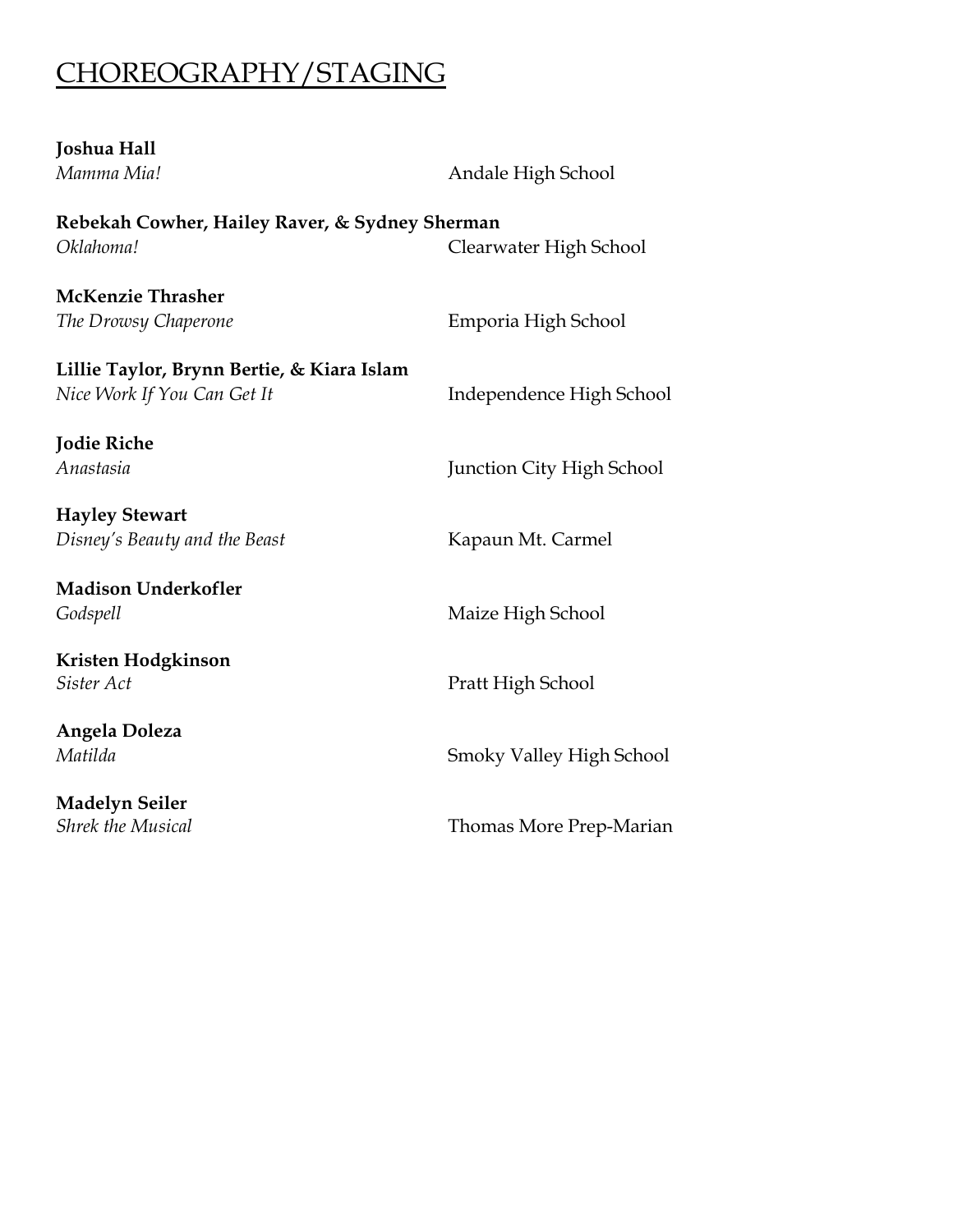# ARTISTIC GUEST

| Isabella Vardaman (Choreography)<br>Seussical                         | Andover High School         |
|-----------------------------------------------------------------------|-----------------------------|
| <b>Tara Woodmansee (Choreography)</b><br>Legally Blonde               | Arkansas City High School   |
| <b>Adrian Rifat (Directing)</b><br>Urinetown                          | Hays High School            |
| Lisa Paine (Stage Direction)<br>Godspell                              | Maize High School           |
| <b>Emily Crow</b> (Choreography)<br>The Wizard of Oz                  | Newton High School          |
| Karen Brassea (Choreography)<br>Anastasia                             | Salina Central High School  |
| <b>Piper Harding (Choreography)</b><br>Dames at Sea                   | <b>Sterling High School</b> |
| Hailey Stine & Allison Schwab (Choreography)<br>Disney's Mary Poppins | Sunrise Christian Academy   |
| Ethan Harmon & Stevie Mack Furlong (Choreography)<br>Oklahoma!        | <b>Trinity Academy</b>      |
| Alex Castaneda (Choreography)<br>Anastasia                            | Washburn Rural High School  |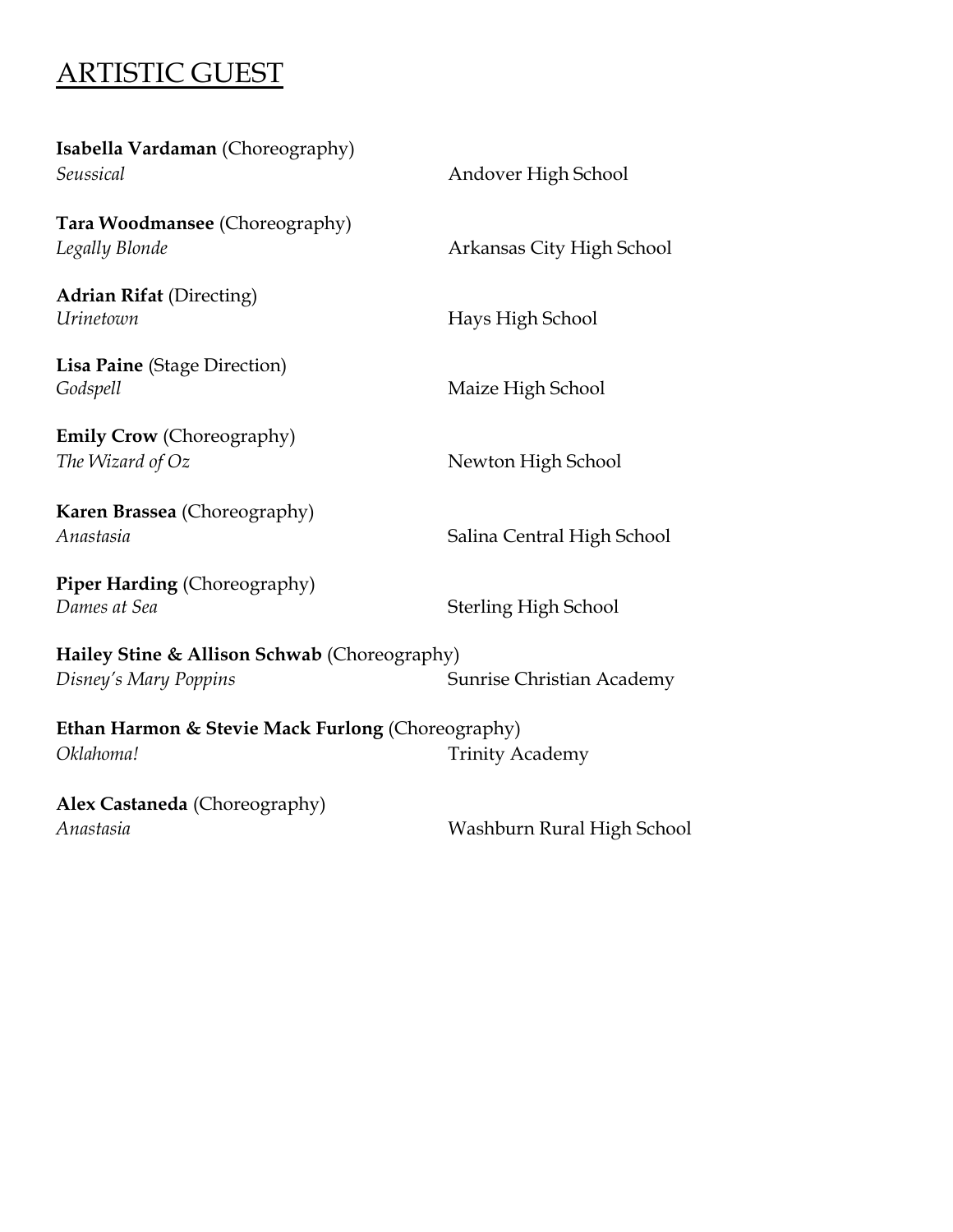## STAGE CREW

| <b>Andale High School</b>        | Mamma Mia!                                   |
|----------------------------------|----------------------------------------------|
| <b>Arkansas City High School</b> | <b>Legally Blonde</b>                        |
| <b>Buhler High School</b>        | Mamma Mia!                                   |
| <b>Emporia High School</b>       | The Drowsy Chaperone                         |
| <b>Garden City High School</b>   | Joseph and the Amazing Technicolor Dreamcoat |
| <b>Hays High School</b>          | Urinetown                                    |
| <b>Pittsburg High School</b>     | Little Women                                 |
| <b>Sunrise Christian Academy</b> | Disney's Mary Poppins                        |
| <b>Wichita East High School</b>  | Mamma Mia!                                   |
| <b>Wichita Northeast Magnet</b>  | <b>Bonnie and Clyde</b>                      |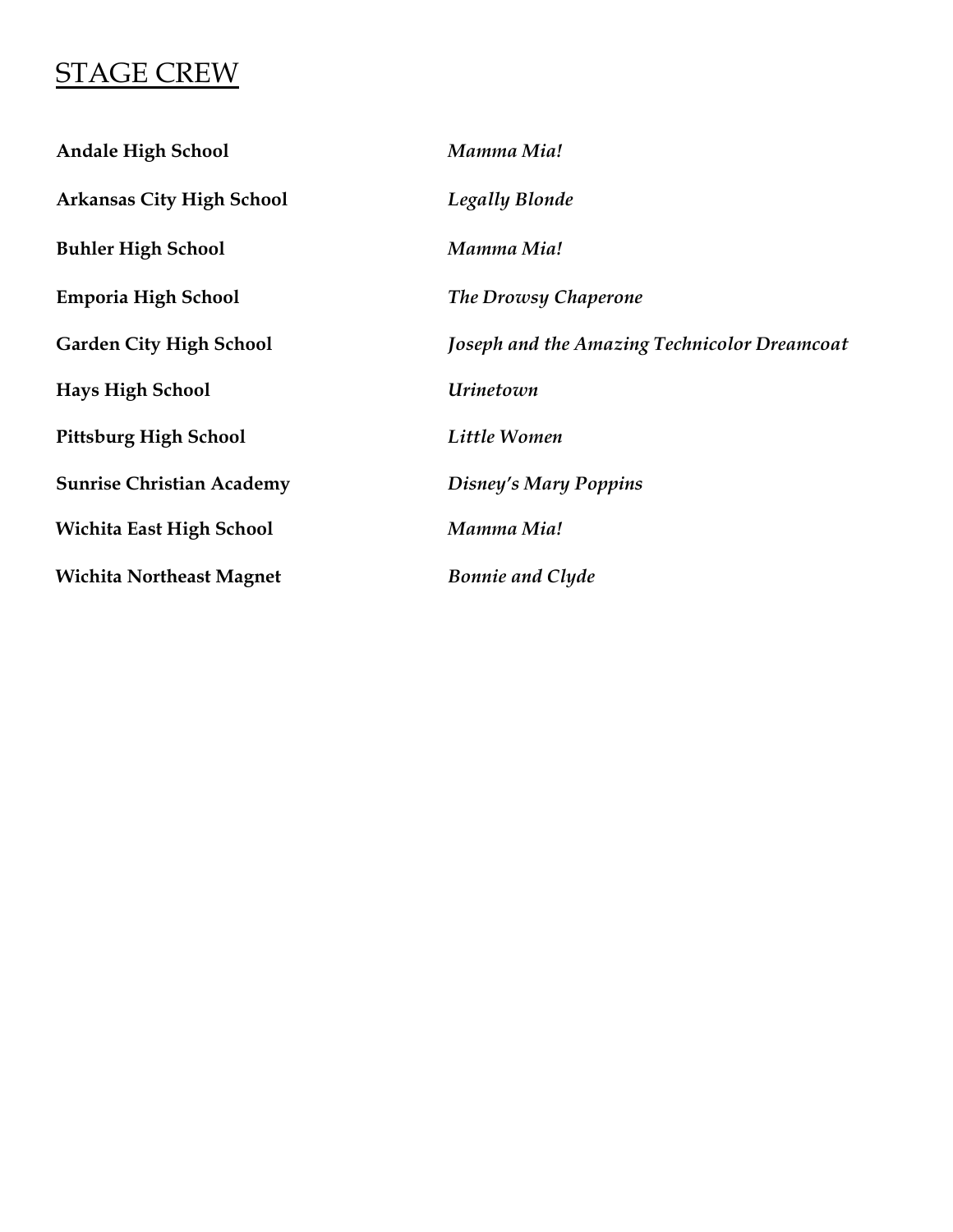# TECHNICAL ACHIEVEMENT

| Peyton Williams (Stage Management)<br>Legally Blonde                        | Arkansas City High School   |
|-----------------------------------------------------------------------------|-----------------------------|
| Mitzi Sanchez (Costume Design)<br>JosephDreamcoat                           | Garden City High School     |
| Courtni Williams (Lighting Design)<br>Disney's The Little Mermaid           | Goddard High School         |
| <b>Jackson Horning</b> (Technical Director)<br>Nice Work If You Can Get It  | Independence High School    |
| <b>Molly Gray</b> (Technical Director)<br>The Spongebob Musical             | Labette County High School  |
| <b>Seth Bruey (Scenic Design)</b><br>The Wizard of Oz                       | Newton High School          |
| <b>Gavin Steier</b> (Lighting Design)<br>Little Women                       | Pittsburg High School       |
| <b>Noah Svaty</b> (Lighting Design)<br>Dames at Sea                         | <b>Sterling High School</b> |
| Joseph Lindsted (Lighting Design/Student Director)<br>Disney's Mary Poppins | Sunrise Christian Academy   |
| <b>Elliot Akerstrom (Stage Management)</b><br>The Spongebob Musical         | Topeka West High School     |
| Kiya Lohman (Stage Management)<br>The Spongebob Musical                     | Topeka West High School     |
| Daralynn Rhode (Stage Management)<br>Bonnie and Clyde                       | Wichita Northeast Magnet    |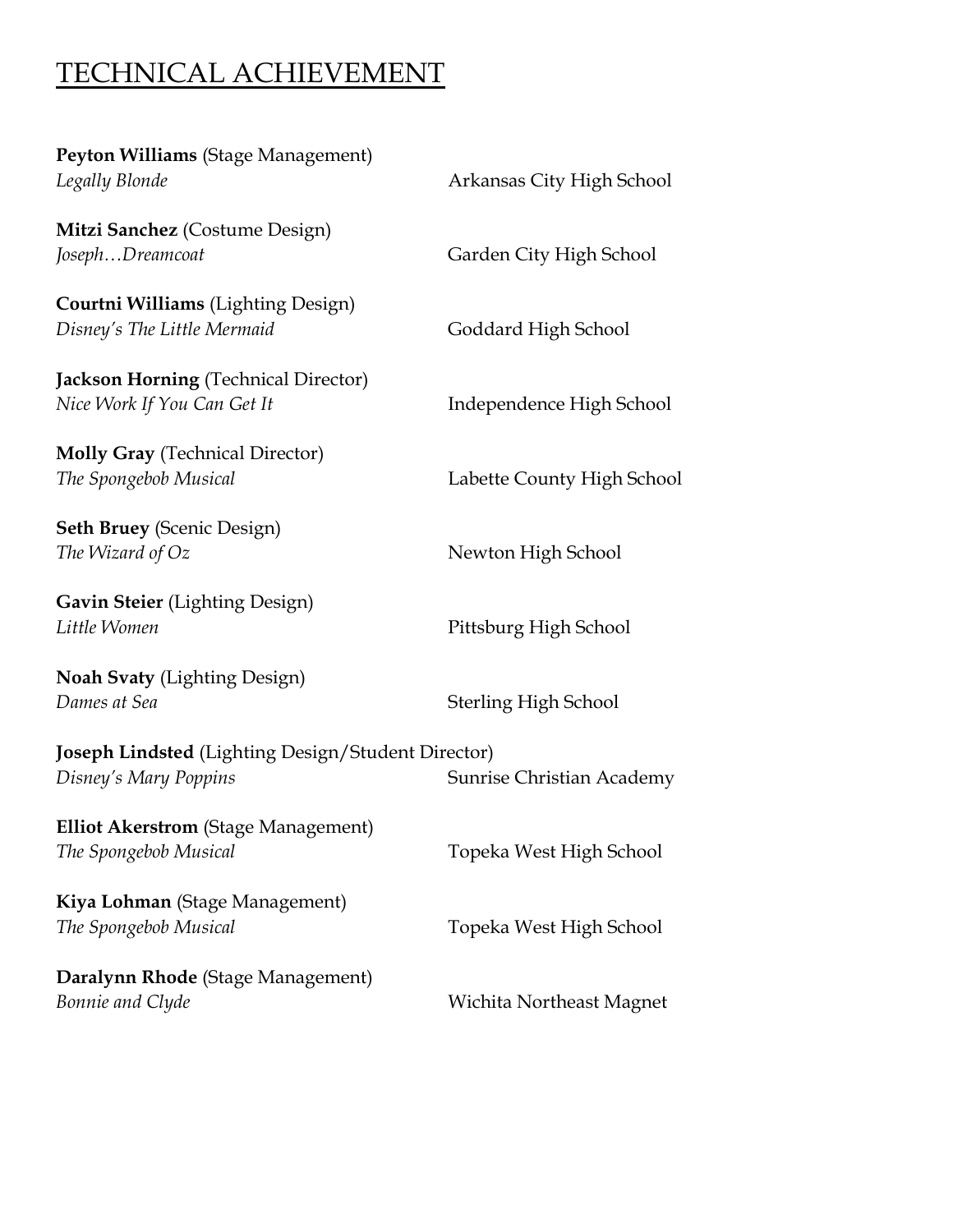# **SCENIC DESIGN**

| Joshua Hall                                 |                          |
|---------------------------------------------|--------------------------|
| Mamma Mia!                                  | Andale High School       |
| <b>Alice Hilt</b>                           |                          |
| JosephDreamcoat                             | Garden City High School  |
| Sarah Kitzke, Teresa Lewis, & Shelby Martin |                          |
| Disney's Aladdin Jr.                        | Hugoton High School      |
| Cody Kippenberger                           |                          |
| Nice Work If You Can Get It                 | Independence High School |
| <b>Natalie Ostmeyer</b>                     |                          |
| Disney's Beauty and the Beast               | Kapaun Mt. Carmel        |
| <b>Greg McGlynn</b>                         |                          |
| Fiddler on the Roof                         | McPherson High School    |
| Caitie Almond & Chuck Boyles                |                          |
| Little Women                                | Pittsburg High School    |
| <b>Scott Kickhaefer</b>                     |                          |
| Schoolhouse Rock                            | Topeka West High School  |
| Amy Shelden                                 |                          |
| Oklahoma!                                   | <b>Trinity Academy</b>   |
| <b>Derrick Gronewold</b>                    |                          |
| Mamma Mia!                                  | Wichita High School East |
|                                             |                          |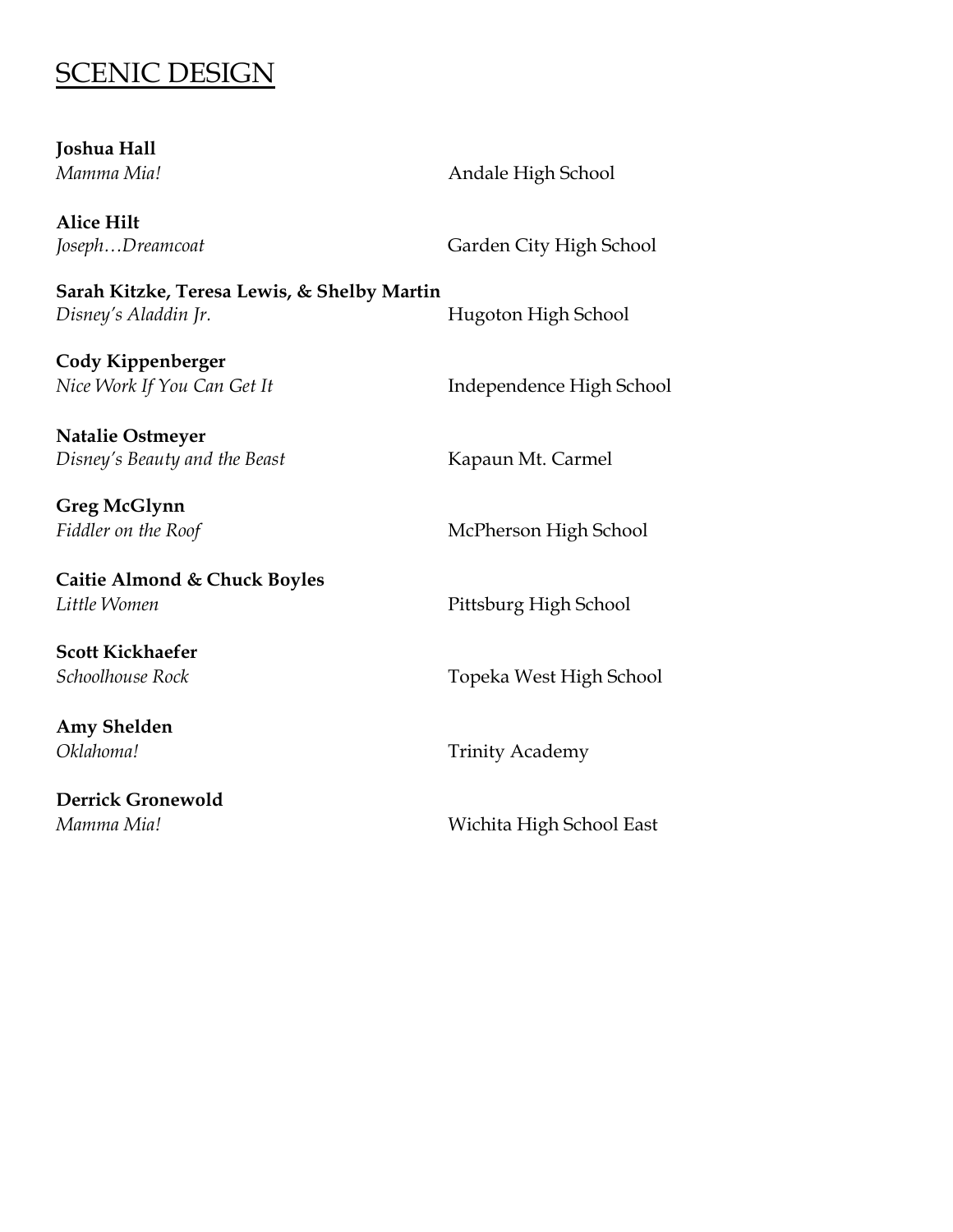## COSTUME DESIGN

**Joshua Hall**

**Julia DeVries** 

**Tony Rosales**

**Kimberlie Skirvin**

**Robyn Hilt & Mitzi Sanchez** *Joseph...Dreamcoat* Garden City High School

**Braelyn George**

**Michelle Popovich & Sue Van Meter Sister Act** Pratt High School

**Keri Boley**

**Lori Goebel & Beth Smith**

**Sarah Hazen**

*Mamma Mia!* Andale High School

*Seussical* Andover High School

**The Addams Family Bishop Carroll High School** 

**The Drowsy Chaperone Emporia High School** 

*The Spongebob Musical* Labette County High School

**Seussical** Southeast of Saline High School

*Disney's Mary Poppins* Sunrise Christian Academy

*Schoolhouse Rock* Topeka West High School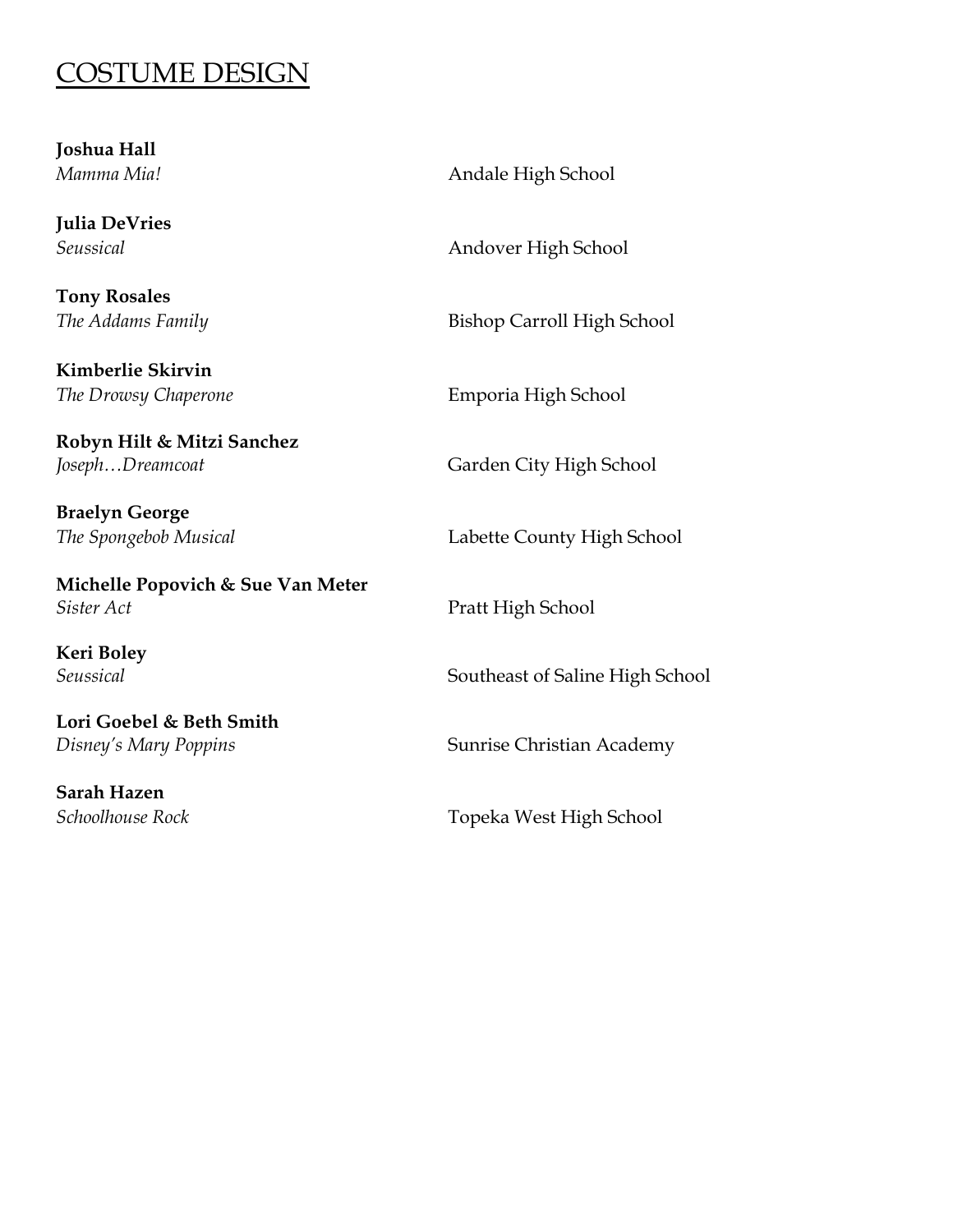## LIGHTING DESIGN

**Alice Hilt**

**Alayna Bennin** 

**Alora Carr**

**Gavin Steier** 

**Shannon Barta** *Disney's The Little Mermaid* Seaman High School

**Eric Lundstorm**

**Noah Svaty**

**Joseph Lindsted**

**Evan Davidson**

**Jarod Hudson** 

Joseph...Dreamcoat Garden City High School

*Nice Work If You Can Get It* **Independence High School** 

Fiddler on the Roof **McPherson High School** 

*Little Women* Pittsburg High School

*Matilda* Smoky Valley High School

**Dames at Sea** Sterling High School

*Disney's Mary Poppins* Sunrise Christian Academy

*Anastasia* Washburn Rural High School

*Mamma Mia!* Wichita High School East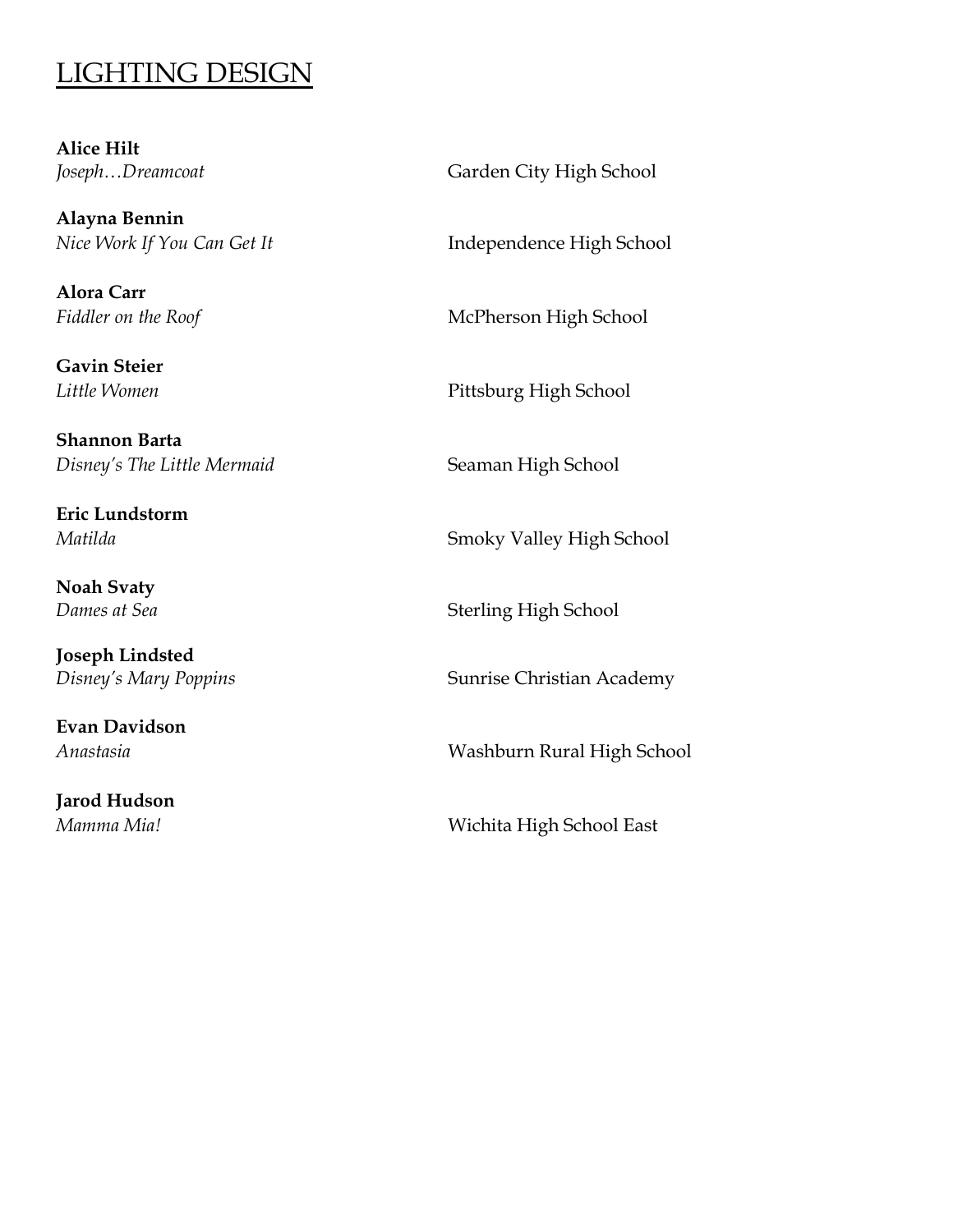# SOUND DESIGN

| <b>Elise Soto</b>               |                                 |
|---------------------------------|---------------------------------|
| Seussical                       | Andover High School             |
| Caelan Ulrich                   |                                 |
| The Drowsy Chaperone            | Emporia High School             |
| <b>Theresa Fischer</b>          |                                 |
| Disney's Beauty and the Beast   | Fredonia High School            |
| Katie Jimenez & Tyler Parkridge |                                 |
| Disney's Aladdin Jr.            | Hugoton High School             |
| <b>Tyler Breneman</b>           |                                 |
| Matilda                         | Smoky Valley High School        |
| Joel Kejr                       |                                 |
| Seussical                       | Southeast of Saline High School |
| <b>Clark Comley</b>             |                                 |
| Dames at Sea                    | Sterling High School            |
| <b>Tristin Klein</b>            |                                 |
| Disney's Mary Poppins           | Sunrise Christian Academy       |
| <b>Nick Beasley</b>             |                                 |
| Anastasia                       | Washburn Rural High School      |
| McKenna Blessant                |                                 |
| Mamma Mia!                      | Wichita High School East        |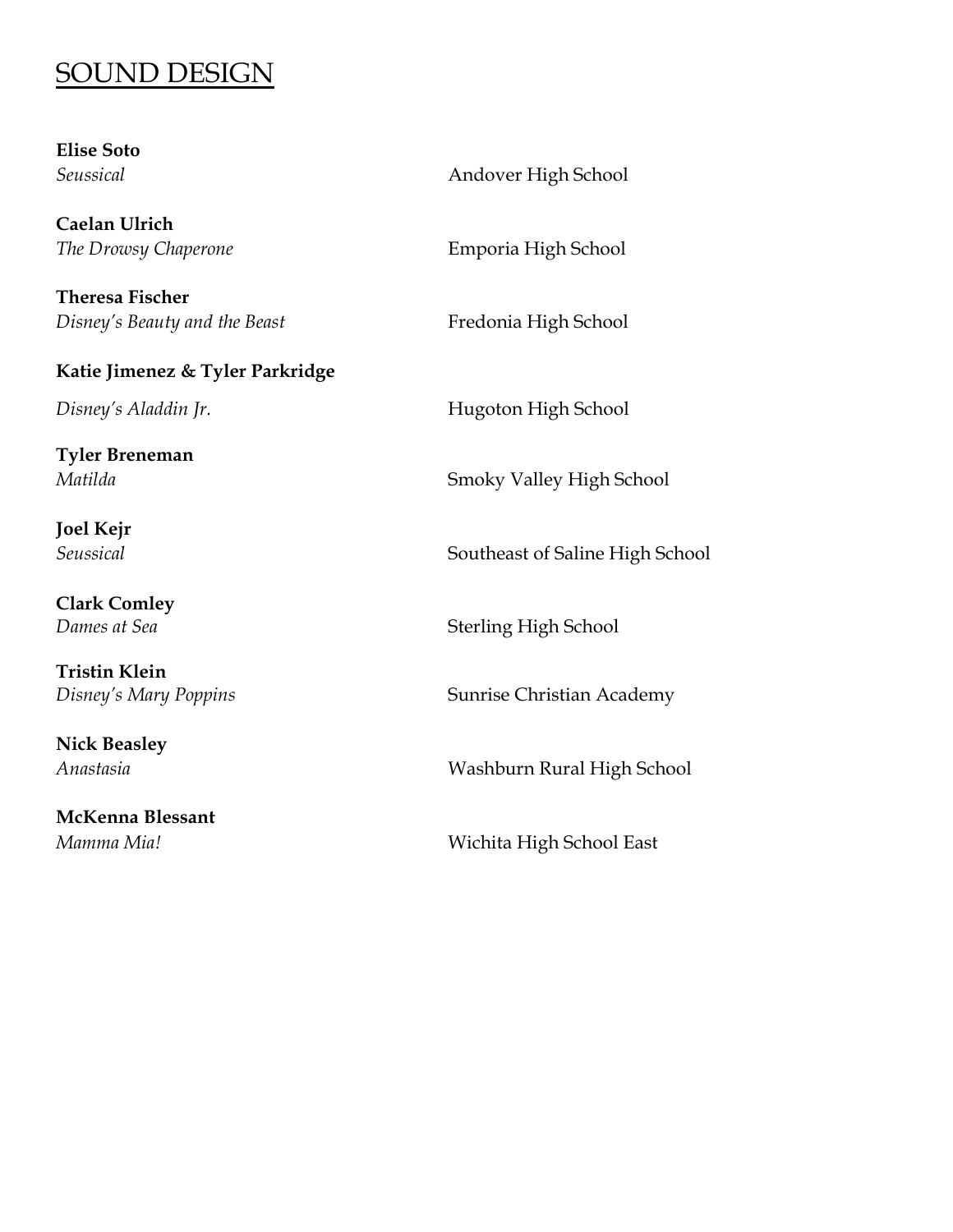# DESIGN GUEST

| Tyler Gallegos Lessin (Scenic Design)<br>Seussical                       | Andover High School             |
|--------------------------------------------------------------------------|---------------------------------|
| <b>Adam Dewees (Sound Design)</b><br>Annie                               | Classical School of Wichita     |
| Lea Shepard & Amy Taylor (Costume Design)<br>Nice Work If You Can Get It | Independence High School        |
| <b>Adam Akers</b> (Lighting Design)<br>Godspell                          | Maize High School               |
| Elizabeth Britton (Lighting Design)<br>Sister Act                        | Pratt High School               |
| Robin Hilt (Costume Design)<br>Anastasia                                 | Salina Central High School      |
| Deb Wall (Scenic Design)<br><b>Seussical the Musical</b>                 | Southeast of Saline High School |
| Pamela Grizzell (Costume Design)<br><b>Shrek the Musical</b>             | Thomas More Prep-Marion         |
| Gina Kohn (Costume Design)<br>Oklahoma!                                  | <b>Trinity Academy</b>          |
| Dan Harmon (Lighting Design)<br>Oklahoma!                                | <b>Trinity Academy</b>          |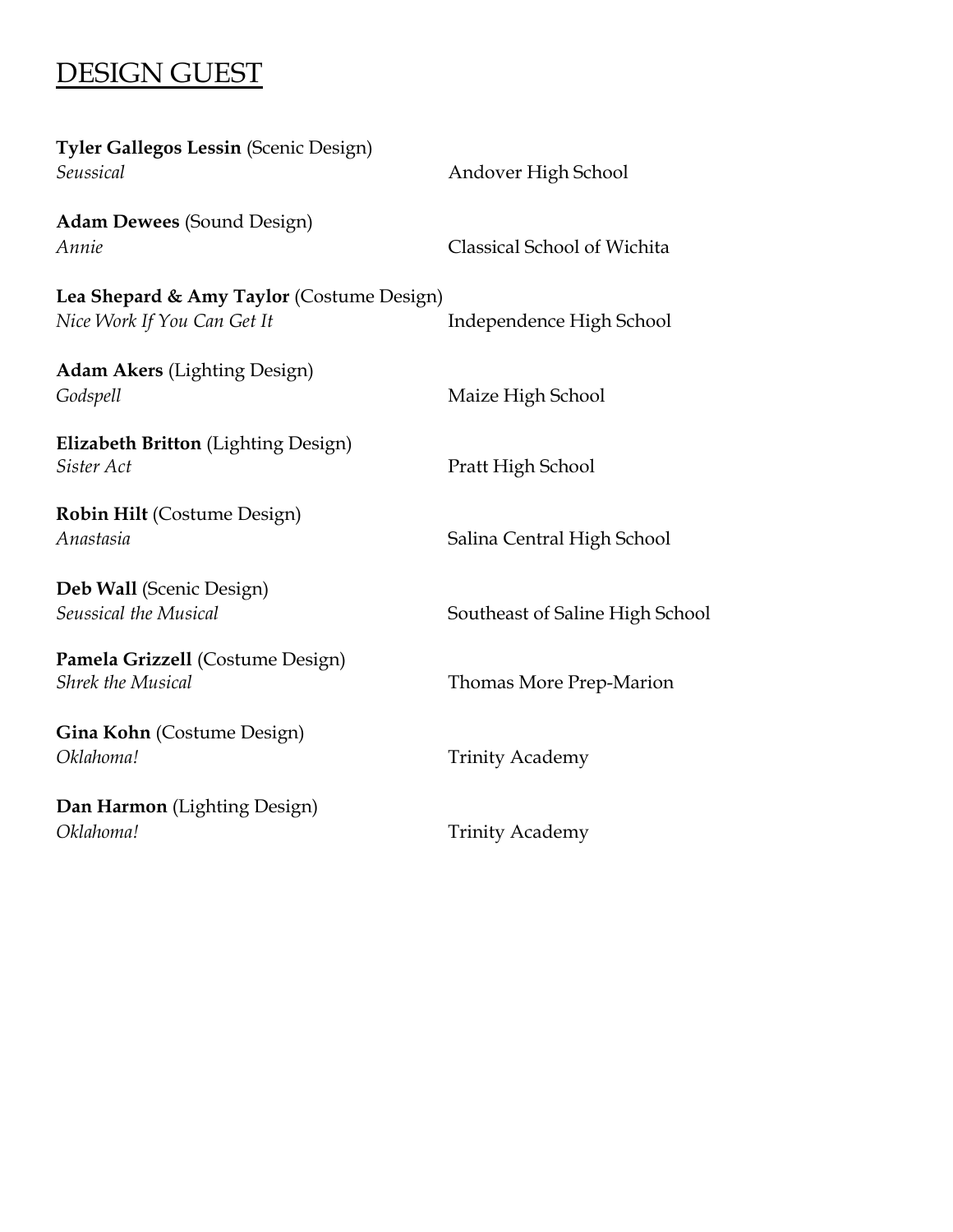#### PROGRAM DESIGN

**Gabrielle Lopez**

**Shelby Norton**

**Melissa Seiler & Maura Harms**  *The Addams Family* **Bishop Carroll High School** 

**Evelyn Alvarez & Alice Hilt** *Joseph...Dreamcoat* Garden City High School

**Alayna Bennin**

**Sofia Manning**  *Disney's Beauty and the Beast* Kapaun Mt. Carmel

**Brock Forman & Matthew White Dames at Sea** Sterling High School

**Katie Murphy** 

**Joni Atteberry** 

**Claire Leibl** *Disney's High School Musical 2* Trinity Catholic High School

*Mamma Mia!* Andale High School

*Seussical* Andover High School

*Nice Work If You Can Get It* **Independence High School** 

*Schoolhouse Rock* Topeka West High School

*Oklahoma!* Trinity Academy